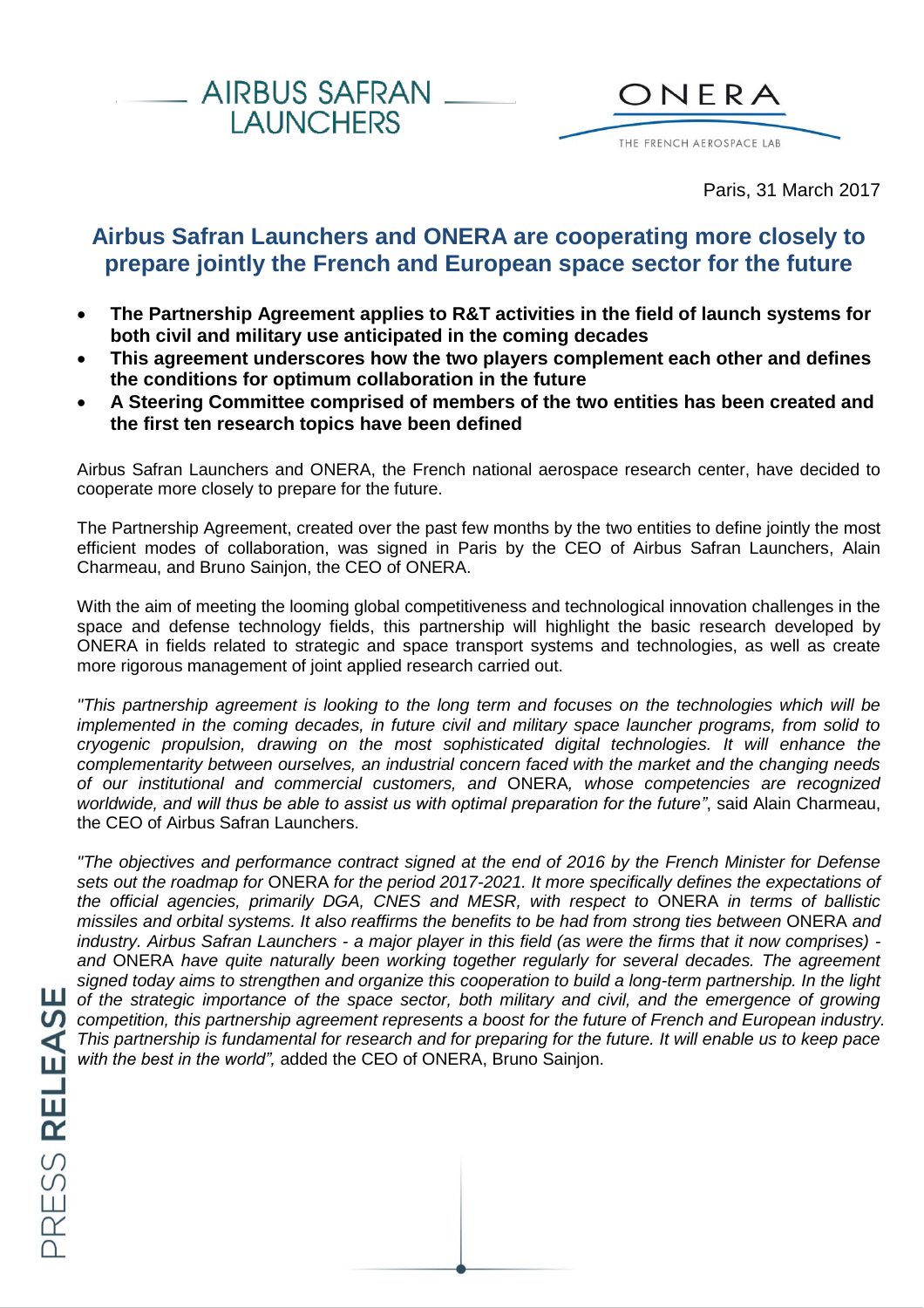



In the coming months, the teams from Airbus Safran Launchers and ONERA will meet in working groups to address specific defined topics and will report on the progress of their work to a Steering Committee made up of members from the management of both parties.

### **The 10 research topics defined for the partnership:**

- Modeling of combustion in solid propulsion engines
- Solid propulsion experimental resources
- Hybrid propulsion
- Oxygen-Methane propulsion
- Instrumentation of test resources
- CFD (Computational Fluid Dynamics) codes
- Disruptive technologies for reusable launchers
- Advanced Systems Engineering methods
- Atmospheric re-entry of space debris
- Electromagnetic radiation and lightning protection

### **About Airbus Safran Launchers**

*The Airbus Safran Launchers group develops and supplies innovative and competitive solutions for civil and military space launchers, with expertise in all aspects of state-of-the-art propulsion technologies. Airbus Safran Launchers is lead contractor for Europe's Ariane 5 and Ariane 6 launcher families, responsible for both design and the entire production chain, up to and including marketing by its Arianespace subsidiary, as well as for the missiles of the French oceanic deterrent force. The Airbus Safran Launchers group and its subsidiaries enjoy a global reputation as specialists in the field of equipment and propulsion for space applications, while their expertise also benefits other industrial sectors. The group is a joint venture equally owned by Airbus and Safran, and employs nearly 9,000 highly qualified staff in France and Germany. Its estimated proforma revenues exceed 3 billion euros.*

### **About ONERA**

*ONERA, a key player in aeronautics and space research, employs approximately 2000 people. Under the supervision of the Ministry of Defense, it has a budget of 230 million euros, of which more than half comes from commercial contracts. As a state expert, ONERA prepares tomorrow's defense, meets future aerospace challenges, and contributes to the competitiveness of the aerospace industry. It is an expert in all of the disciplines and technologies of the field. All major civil and military aerospace programs in France and Europe have some of ONERA's DNA: Ariane, Airbus, Falcon, Rafale, missiles, helicopters, engines, radars, etc. Recognized internationally and often receiving awards, its researchers train many doctoral students.*